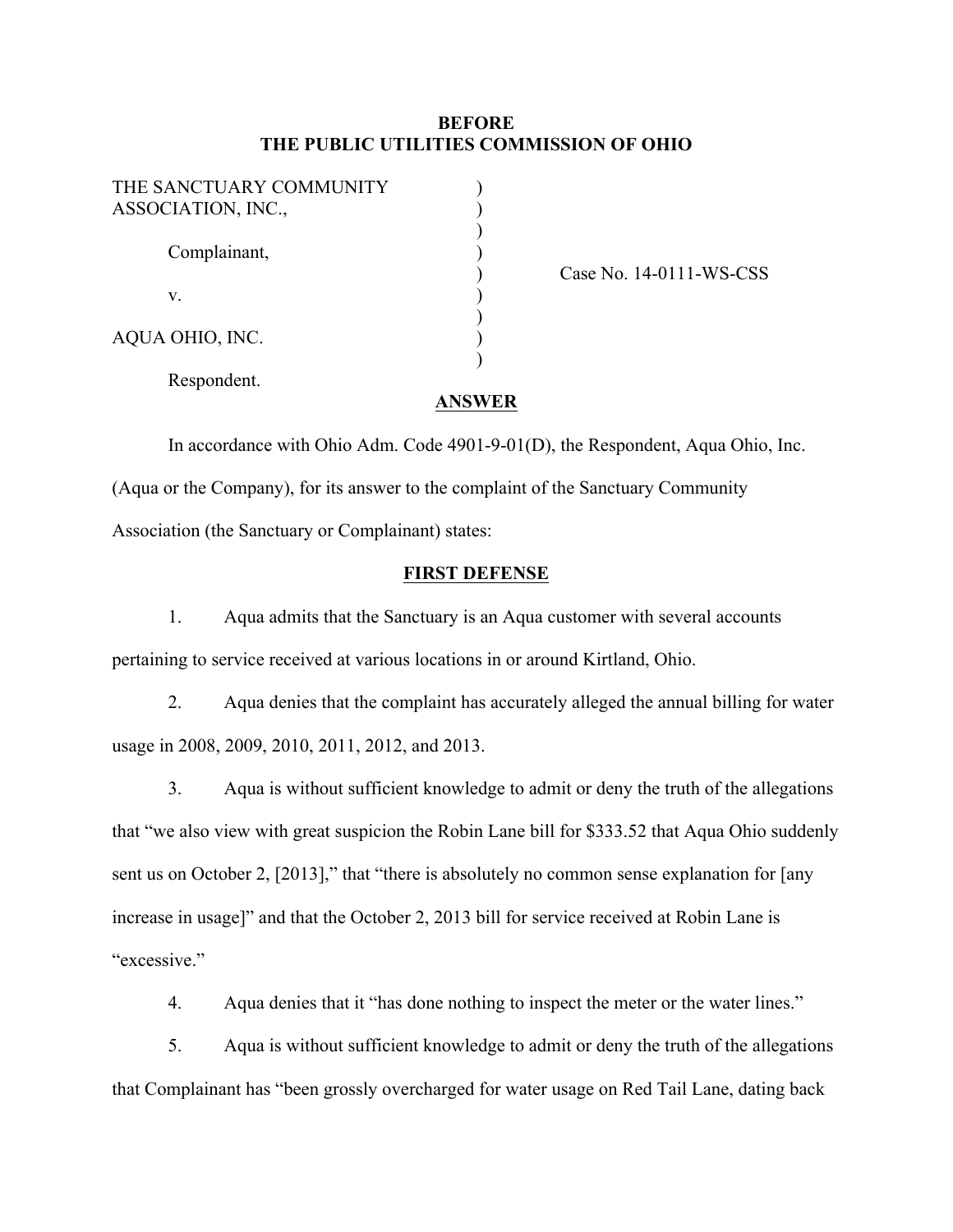to 2009." Aqua avers based on information and belief that certain of Complainant's bills may not have been accurate. Aqua avers that its investigation of Complainant's account is ongoing and that it intends, upon completion of this investigation, to apply appropriate refunds or credits to Complainant's accounts to the extent necessary.

6. Aqua denies generally any allegations not specifically admitted or denied in this Answer.

#### **AFFIRMATIVE DEFENSES**

#### **SECOND DEFENSE**

7. The complaint does not comply with the Commission's rules requiring "a statement which clearly explains the facts." Ohio Adm. Code 4901-9-01(B). The allegations are not in numbered-paragraph, but narrative, form; many of the allegations and statements in the complaint are compound; and many of the allegations omit numerous details necessary to answer them. The Company has attempted, to the best of its ability, to answer the allegations, but reserves the right to amend its answer in the event it has incorrectly understood the allegations.

### **THIRD DEFENSE**

8. The complaint fails to set forth reasonable grounds for complaint, as required by R.C. 4905.26.

#### **FOURTH DEFENSE**

9. The complaint fails to state a claim upon which relief can be granted.

#### **FIFTH DEFENSE**

10. The Company at all times complied with Ohio Revised Code Title 49; the applicable rules, regulations, and orders of the Public Utilities Commission of Ohio; and the

2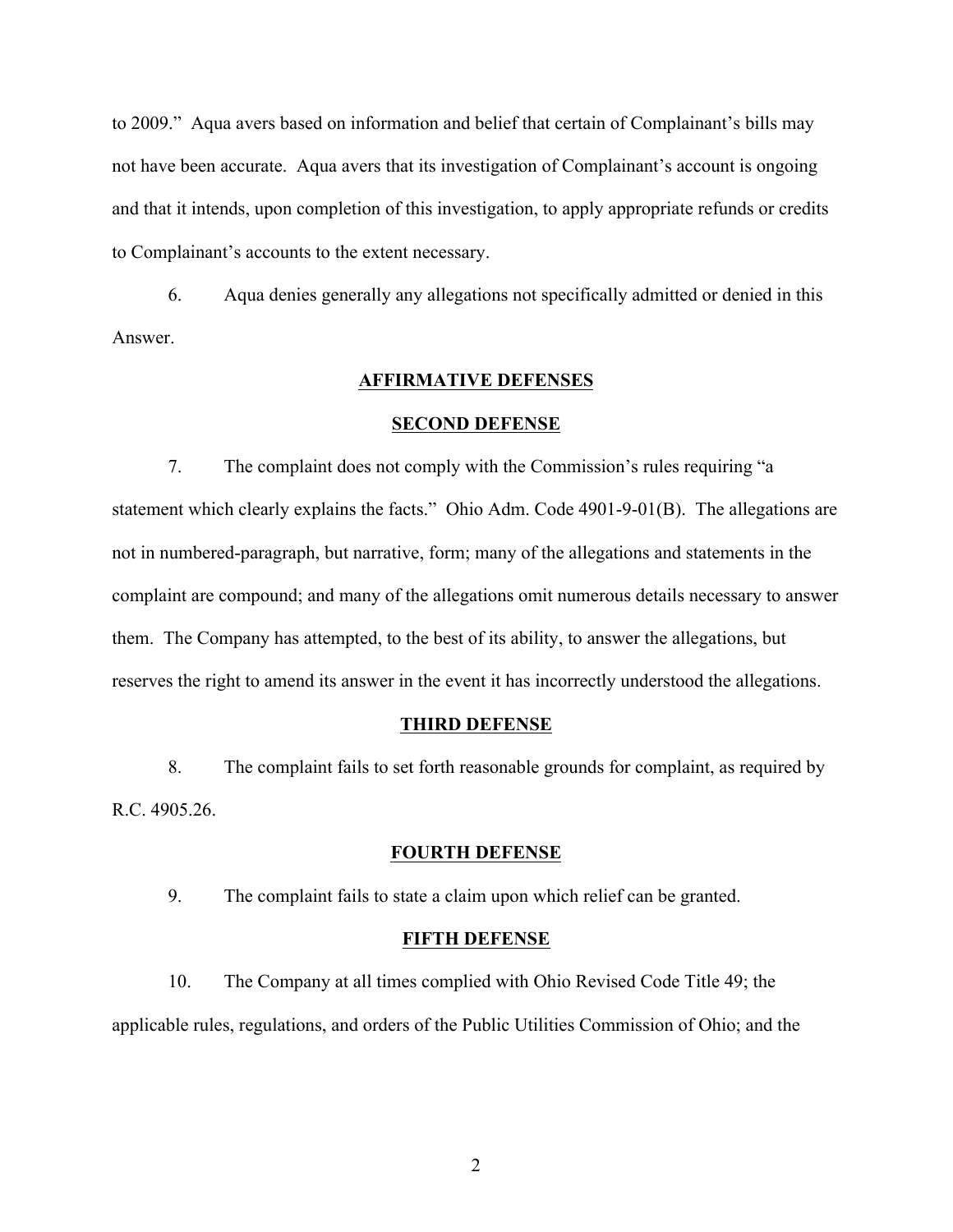Company's tariffs. These statutes, rules, regulations, orders, and tariff provisions bar

Complainant's claims.

# **SIXTH DEFENSE**

11. The Company reserves the right to raise other defenses as warranted by discovery in this matter.

Accordingly, the Company respectfully requests an Order dismissing the complaint and granting it all other necessary and proper relief.

Dated: February 10, 2014 Respectfully submitted,

/s/ Andrew J. Campbell Mark A. Whitt (Counsel of Record) Andrew J. Campbell Gregory L. Williams WHITT STURTEVANT LLP The KeyBank Building 88 East Broad Street, Suite 1590 Telephone: (614) 224-3946 Facsimile: (614) 224-3960 whitt@whitt-sturtevant.com campbell@whitt-sturtevant.com williams@whitt-sturtevant.com

ATTORNEYS FOR AQUA OHIO, INC.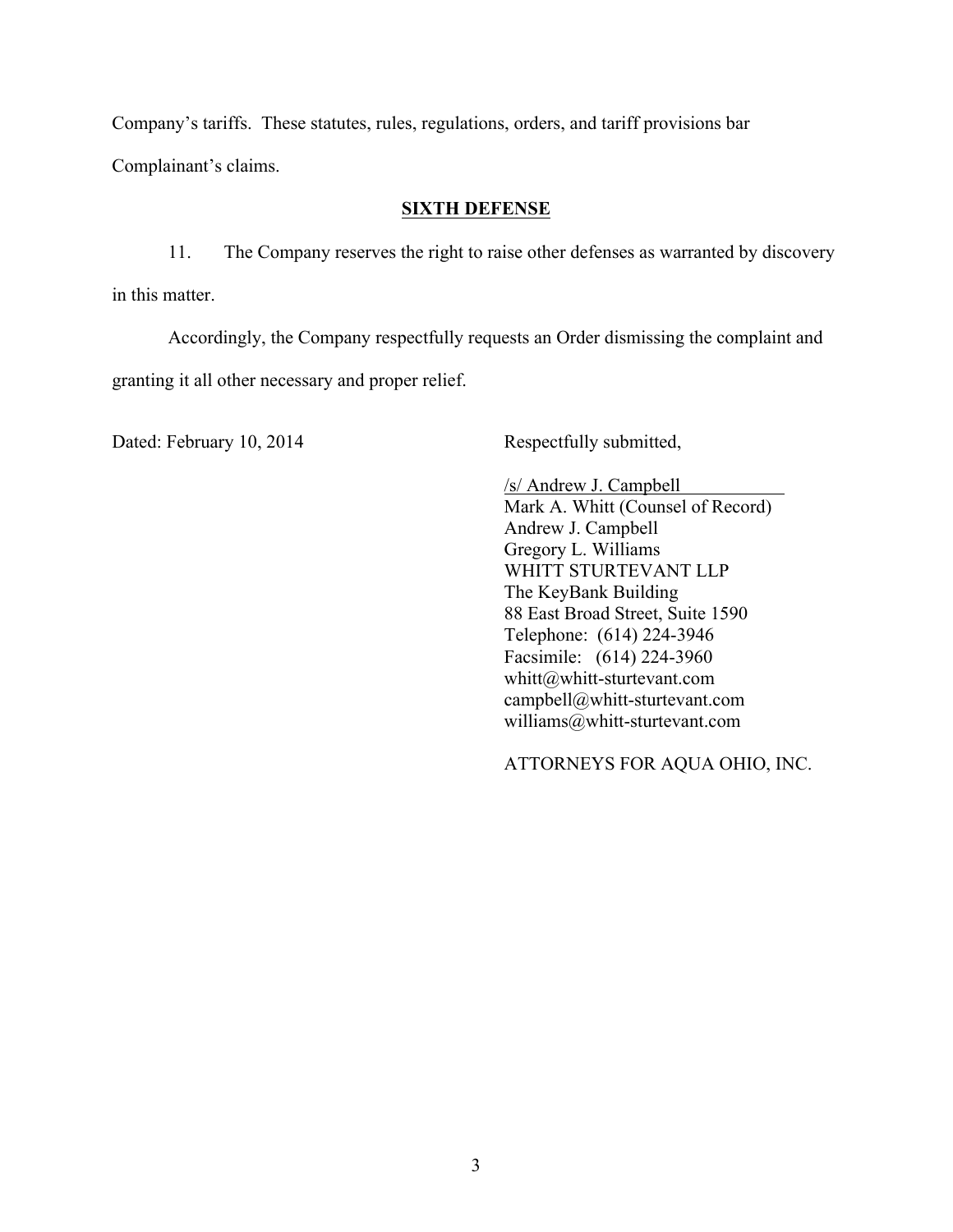# **CERTIFICATE OF SERVICE**

I hereby certify that a copy of the foregoing Answer was served to the following person

by U.S. mail on this 10th day of February 2014:

Gregory J. Viviani The Sanctuary Community Assn., Inc. c/o Continent Management Co. 2013 W. 25<sup>th</sup> St., Ste. 301 Cleveland, Ohio 44113

> /s/ Gregory L. Williams One of the attorneys for Aqua Ohio, Inc.